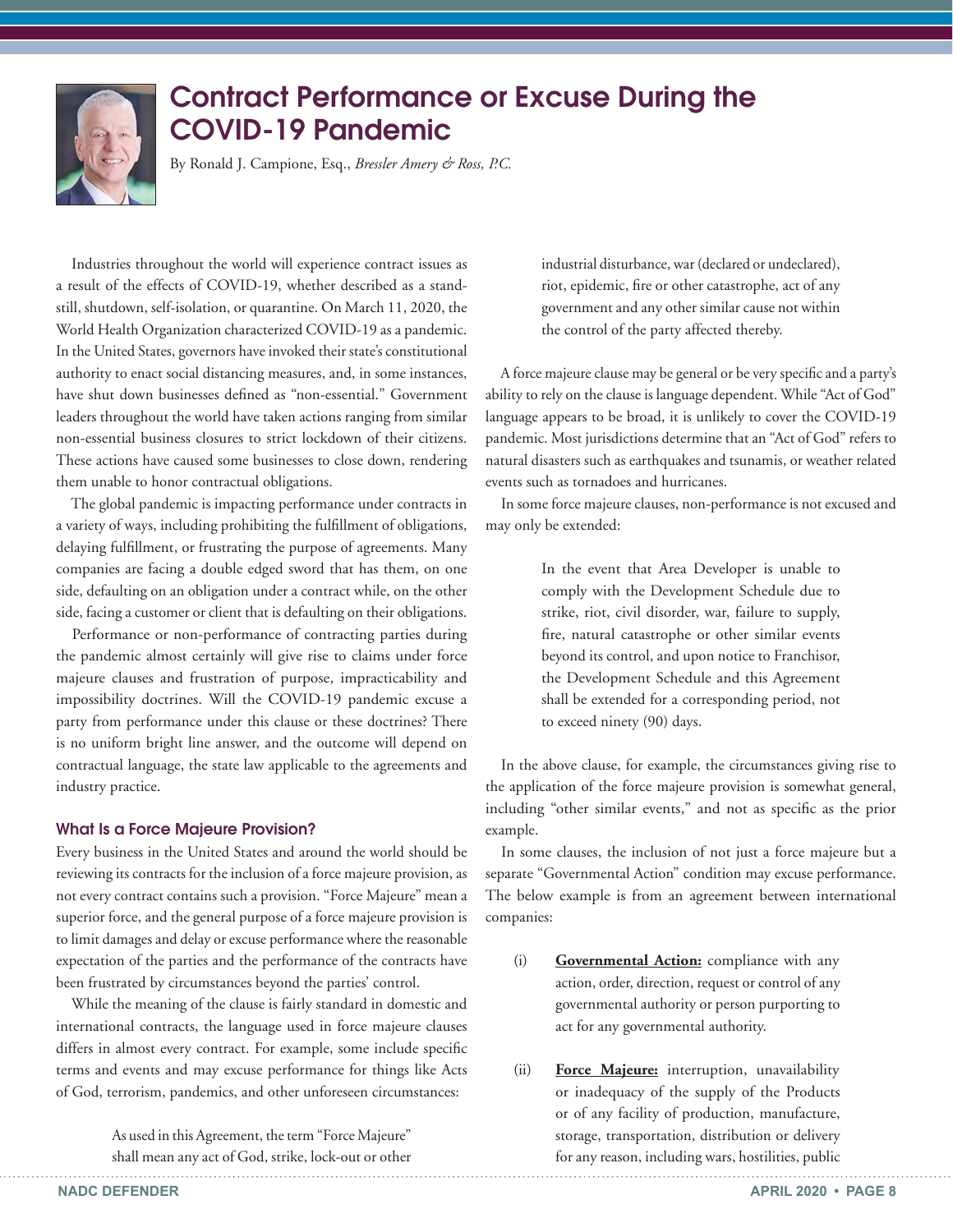disorders, acts of enemies, sabotage, strikes, lockouts, labor or employment difficulties, fires, floods, acts of God, accidents or breakdowns, plant shutdowns for repairs, maintenance or inspection or weather conditions.

The most important takeaway is that there is no standard force majeure clause. Each provision will be written differently, and each jurisdiction has different precedent for enforcement of these contractual provisions. Most tribunals will examine the clause strictly, or narrowly, and the language used will be important. If the "force" is expressly listed in the clause, then delay or excuse is a valid defense. However, if the language included in the contract is general or vague, tribunals will look to preserve the sanctity of the contract.

An immediate contract review is important because it will also assist in determining the "notice" requirements for raising the force majeure clause or other impracticability of performance. The "notice" requirement, if not met, could eliminate non-performance as a defense for failure to meet a contractual condition.

But, what if the contract does not specify diseases? Many of our states, cities, and municipalities have enacted "stay at home" orders or have shut down all non-essential services. Long-standing contract law may excuse performance due to government action, including

orders that were unforeseen and beyond the reasonable control of the parties. For example, New Jersey's governor ordered a "shut down" of the State's non-essential businesses and ordered people to stay home.<sup>1</sup> Presumably, businesses affected by the New Jersey order operate through contracts with other businesses to provide products or services and are experiencing issues with their supply chains. It is important during this "shut down" period for businesses to review all contracts, including supply contracts, purchase contracts, leases, and performance contracts (especially if dependent upon downstream suppliers). A party involved in back-to-back contracts or interrelated contracts will need to take into account the overall impact of the claim for force majeure on its obligations under the related contracts and whether to issue a protective "notice."

If a business finds that its contracts lack a "force majeure" provision, the performance may still be excused under common law contract principles such as impossibility, impracticability, and frustration of purpose.<sup>2</sup> In recent times, most courts use the standard of impracticability in place of the "impossibility" analysis. Under this doctrine performance is excused when it is not practical and could be done only at excessive and unreasonable cost. Meeting this standard typically requires: (1) an unexpected event; (2) the assumption that the event would not take place; and (3) that the event rendered performance of the event either impossible or impractical depending

Guidepost

# **CHECK YOUR BLIND SPOT.**

**Compliance + Investigative + Security** Services for the Automotive Industry

## guidepostsolutions.com

Bogotá | Boston | Chicago | Dallas | Honolulu | London | Los Angeles | Miami | New York | Oakland Palm Beach | Phoenix | Sacramento | San Francisco | Seattle | Singapore | Washington, DC